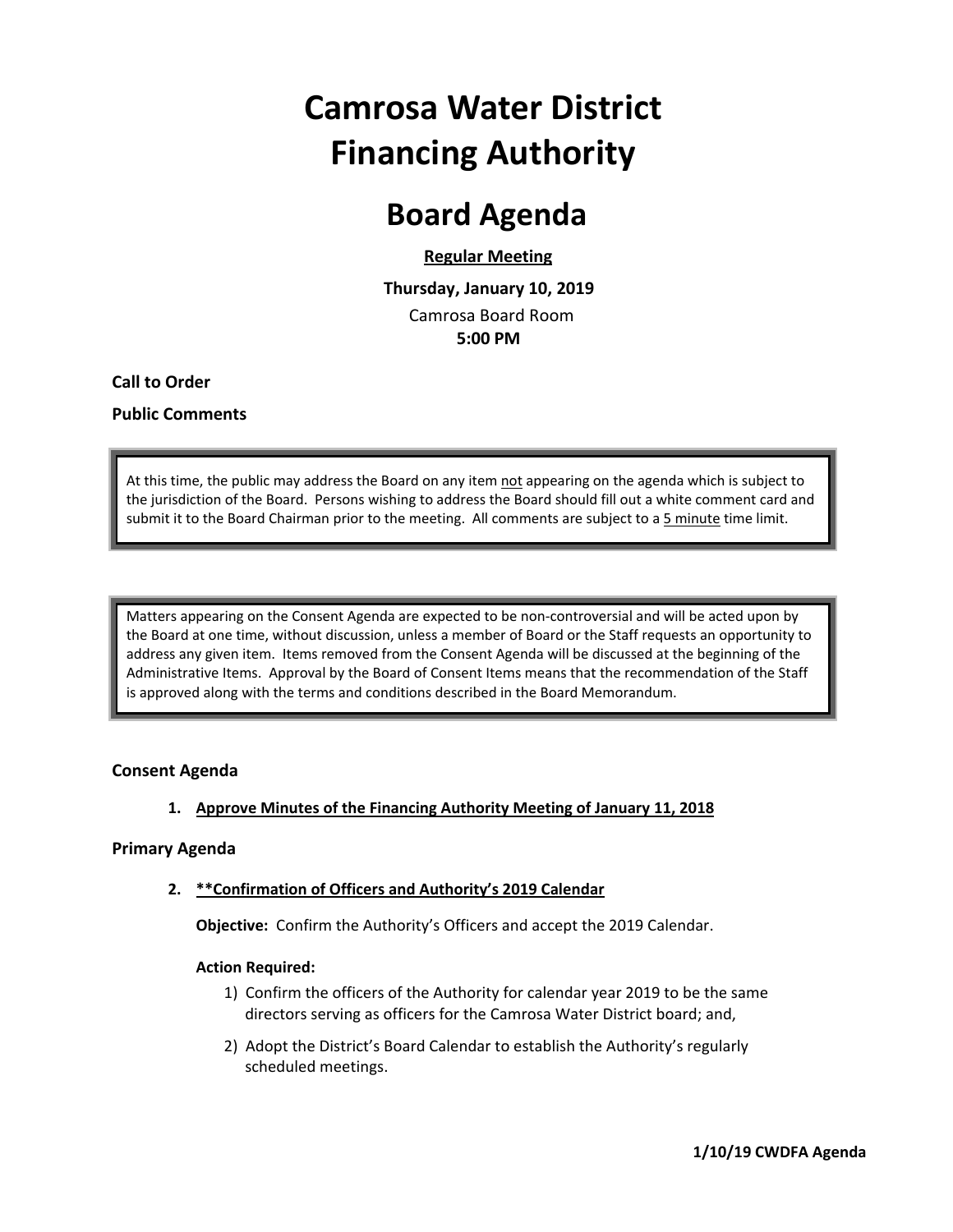PLEASE NOTE: The Board of Directors may hold a closed session to discuss personnel matters or litigation, pursuant to the attorney/client privilege, as authorized by Government Codes 54957.6 or 54956.9 respectively. Any of the items that involve pending litigation may require discussion in closed session on the recommendation of the Board's Legal Counsel.

#### **Comments by General Manager**

**Comments by Directors**

#### **Adjournment**

Note: \*\* indicates agenda items for which a staff report has been prepared or backup information has been provided to the Board. Copies of the full agenda are available for review at the District Office.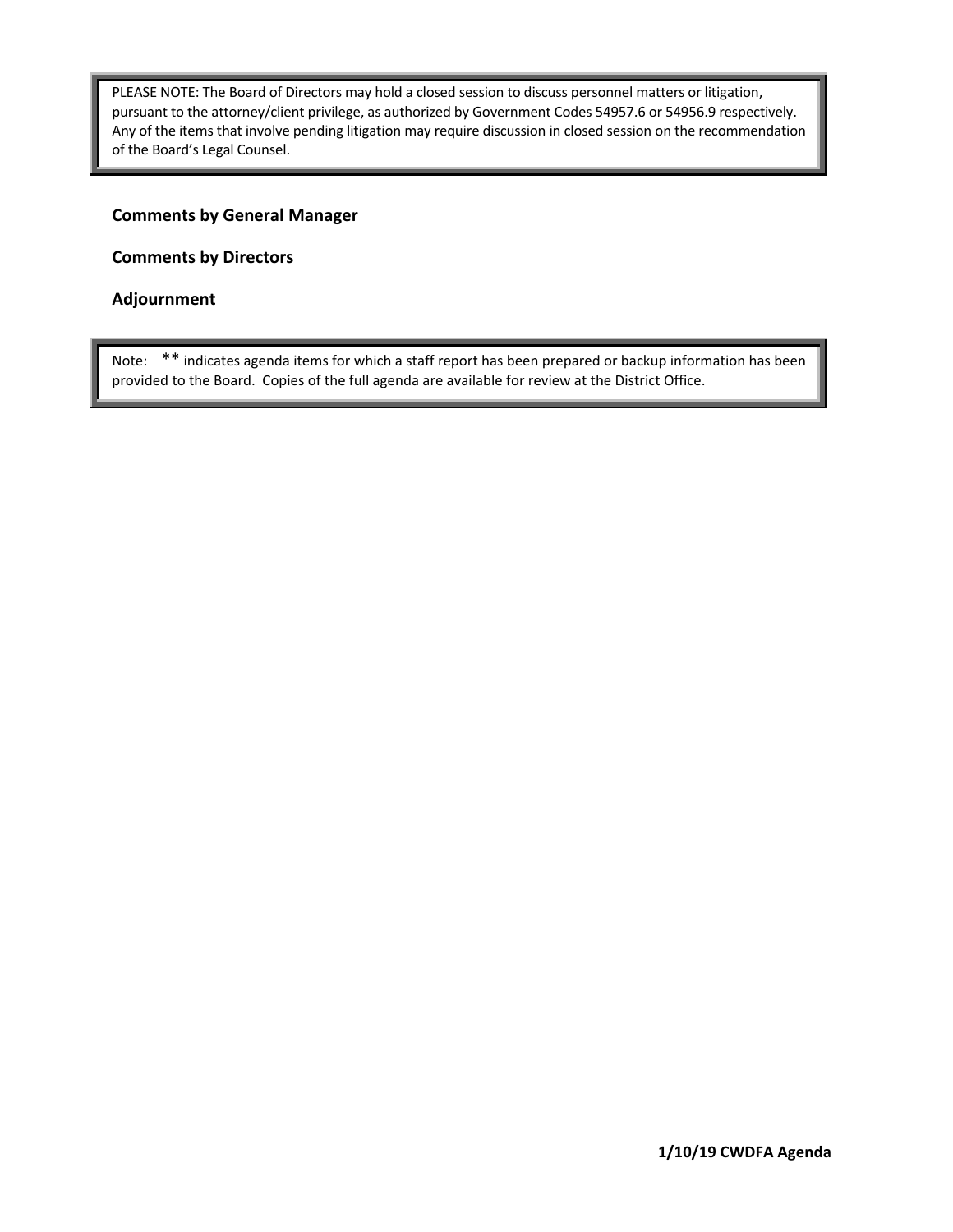# **Camrosa Water District Financing Authority**

### **Board Minutes**

#### **Regular Meeting**

#### **Thursday, January 11, 2018** Camrosa Board Room **5:00 PM**

**Call to Order** The meeting was convened at 5:30 P.M.

- Present: Eugene F. West, President (via phone) Terry L. Foreman, Vice‐President Jeffrey C. Brown, Director Al E. Fox, Director Timothy H. Hoag, Director
	- Staff: Tony L. Stafford, General Manager Eric Garcia, Manager of Operations Ian Prichard, Water Resource Manager Tamara Sexton, Manager of Finance Greg Jones, Legal Counsel

#### **Consent Agenda**

#### **1. Approve Minutes of the Financing Authority Meeting of January 12, 2017**

#### **Amendments: None.**

The Board approved the Minutes of the Regular Meeting of January 12, 2017.

**Motion:** Brown. **Second:** Hoag. **Motion carried unanimously.**

#### **Primary Agenda**

#### **2. Confirmation of Officers and Authority's 2018 Calendar**

The Board took the following actions:

- 1) Confirm the officers of the Authority for calendar year 2018 to be the same directors serving as officers for the Camrosa Water District board; and,
- 2) Adopt the District's Board Calendar to establish the Authority's regularly scheduled meetings.

**Motion:** Hoag. **Second:** Brown. **Motion carried unanimously.**

#### **Comments by General Manager:** None

#### **Comments by Directors:** None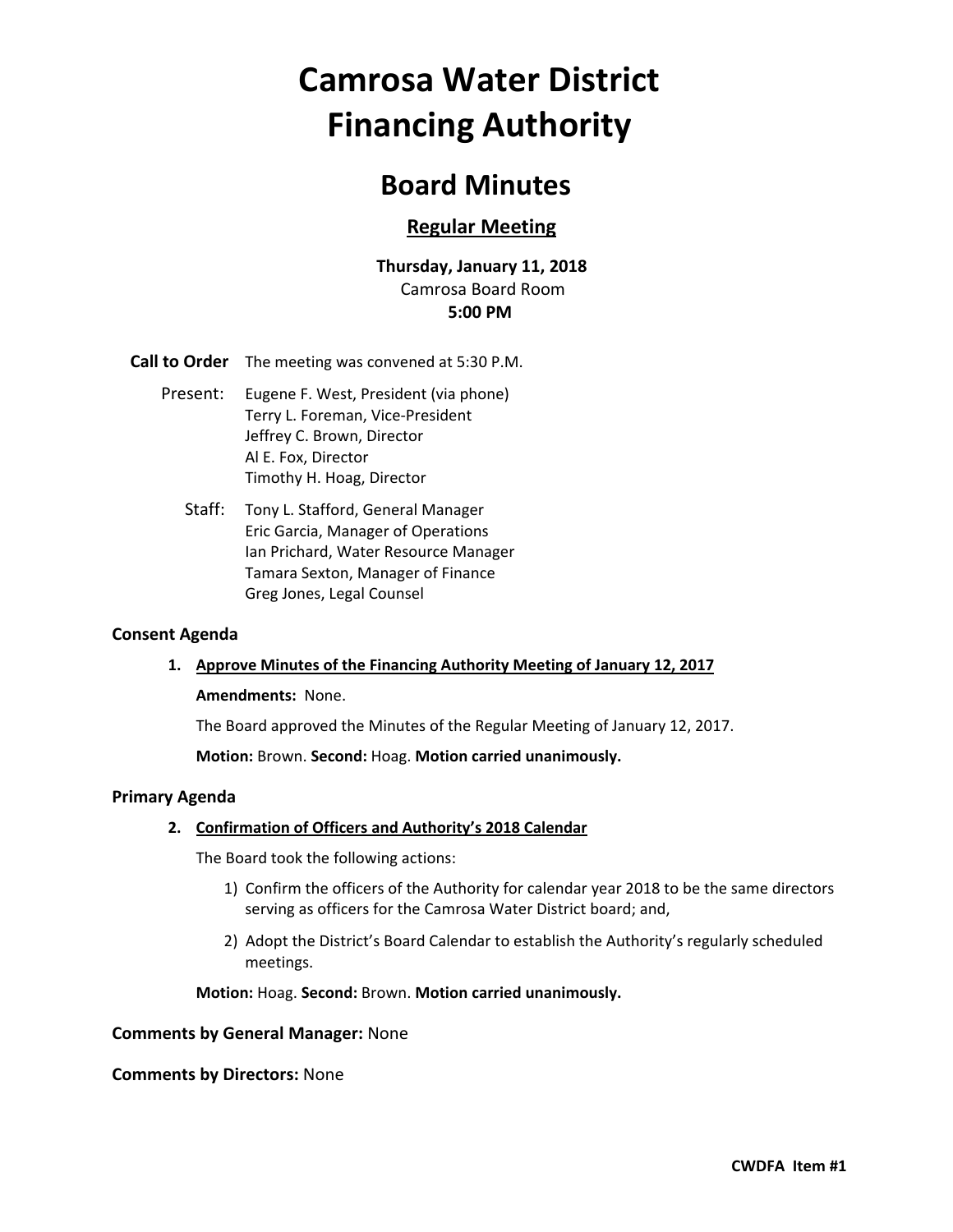#### **Adjournment**

There being no further business to be brought before the Board, the meeting was adjourned at 5:31 P.M.

\_\_\_\_\_\_\_\_\_\_\_\_\_\_\_\_\_\_\_\_\_\_\_\_\_\_\_\_\_\_\_\_ \_\_\_\_\_\_\_\_\_\_\_\_\_\_\_\_\_\_\_\_\_\_\_\_\_\_\_\_\_ (ATTEST)

Tony L. Stafford, Secretary/Treasurer **Eugene F. West, President Camrosa Water District Financing Authority Camrosa Water District Financing Authority**

Board of Directors<br>
Camrosa Water District Financing Authority<br>
Camrosa Water District Financing Authority<br>
Camrosa Water District Financing Authority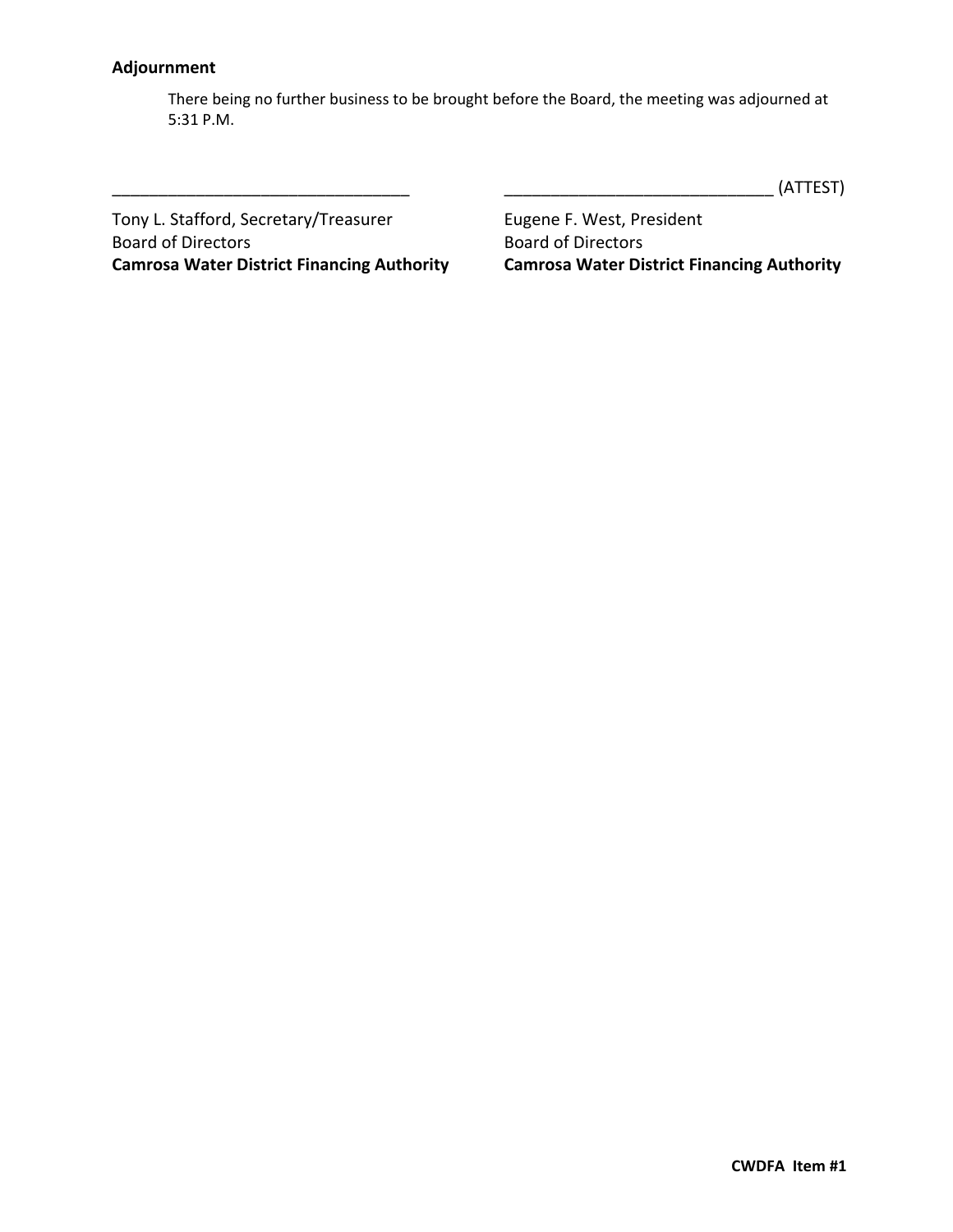# **Camrosa Water District Financing Authority**

### **Board Memorandum**

January 10, 2019

**To:** Board of Directors of the Camrosa Water District Financing Authority

**From:** Tamara Sexton, Manager of Finance

#### **Subject: Confirmation of Officers and Authority's 2019 Calendar**

**Objective:** Confirm the Authority's Officers and accept the 2019 Calendar.

#### **Action Required:**

- 1) Confirm the officers of the Authority for calendar year 2019 to be the same directors serving as officers for the Camrosa Water District board; and,
- 2) Adopt the District's Board Calendar to establish the Authority's regularly scheduled meetings.

**Discussion:** The first order of business at the first meeting of the Authority held each calendar year is the confirmation of officers and adoption of regularly scheduled meetings.

The President and Vice‐President of the Authority shall be the same members who are the President and Vice‐President, respectively, of the Board of Directors of the District.

The By-Laws of the Authority establish that regular meetings of the Authority be held on the same dates and immediately following the regular meetings of the District. The Authority may cancel in advance the regularly scheduled meeting, if there is no business to be considered by the Authority. This assures the Authority will have a regular meeting to approve a bond issue under the Act.